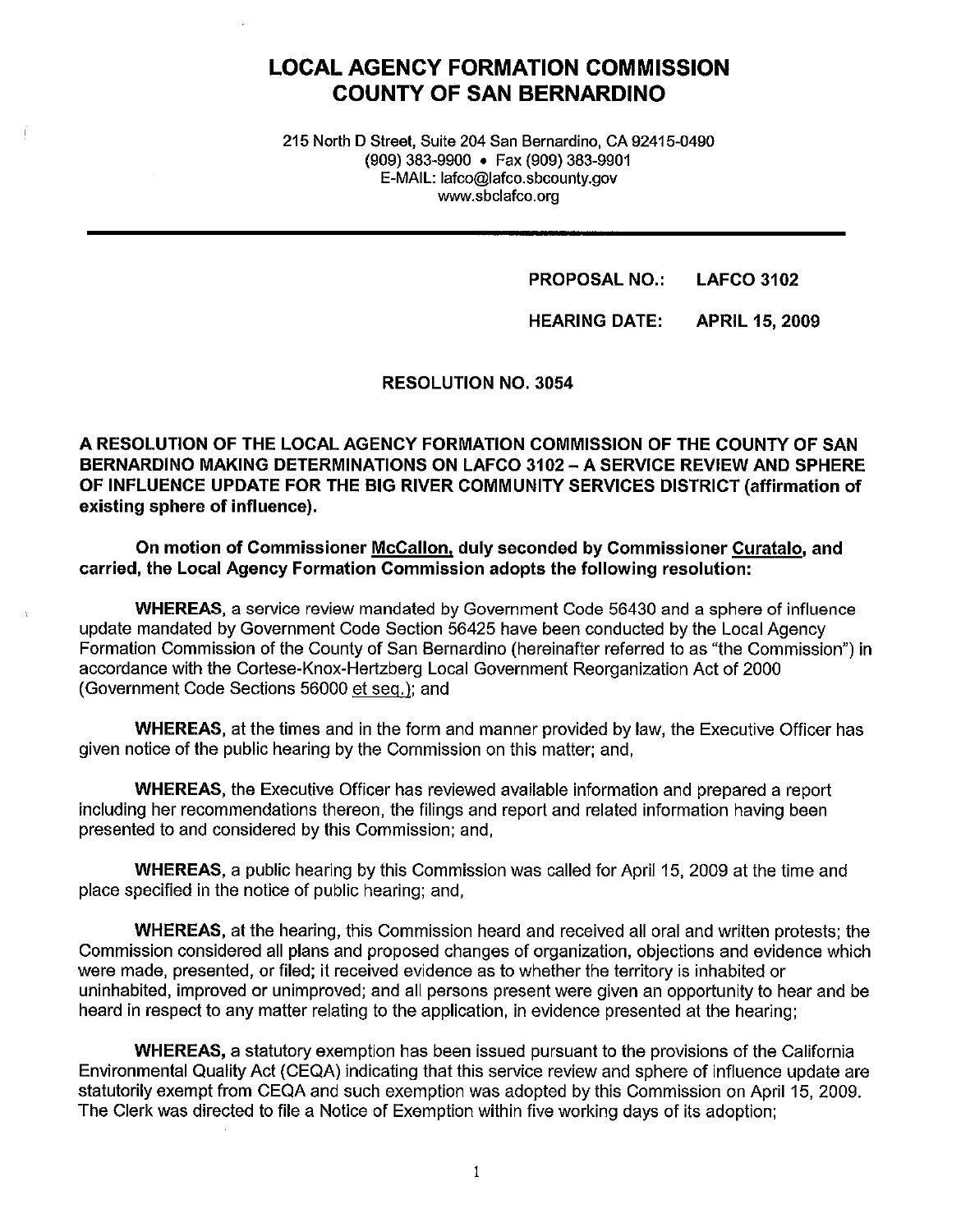**WHEREAS,** based on presently existing evidence, facts, and circumstances filed with the Local Agency Formation Commission and considered by this Commission, it is determined that the sphere of influence shall be affirmed for Big River Community Services District (hereafter shown as the District) as depicted on the map attached hereto as Exhibit "A", and at the hearing it was determined that issues and concerns related to additional sources of funding, the District's governance and compliance with existing laws be evaluated at the next municipal service review/sphere of influence update anticipated in five years;

**WHEREAS,** the determinations required by Government Code Section 56430 and local Commission policy are included in the report prepared and submitted to the Commission dated April 7, 2009 and received and filed by the Commission on April 15, 2009, a complete copy of which is on file in the LAFCO office. The determinations of the Commission are:

#### **1. Growth and population projections for the affected area:**

Big River is primarily a recreational and retirement community that is comprised of residential, recreation, and vacant lands. There is some commercial activity which includes car repair, storage units, church, beauty shop, and two restaurants.

According to the 2000 census, the Big River community had a permanent population of 1,266. The District had 434 registered voters as of April 1, 2008. The District states that the population increases in the winter as those seeking a warmer climate migrate south and in the summer due to the Colorado River's attractiveness for water activities. Due to the low population of the community and its distance from major population centers, updated population information is not available from the United States Census or transportation analysis zones, as identified in the Southern California Association of Governments Growth Forecast.

The chart below identifies landownership data within the District. The total acreage identified in the chart is particular to parcels only; it does not include roads or the Colorado River. As identified, 78.2% of parcel acreage is owned by the Colorado River Indian Reservation. Given the public and utility nature of the other landowners, future development would be anticipated to take place only on those parcels identified as Colorado River Indian Reservation (4,336 parcels). For the purposes of estimating the development potential of these parcels, the County's General Plan calculation of 2.68 persons per household for the Desert region is utilized. This figure equates to a potential population of 11,620 persons within the District if occupied full-time.

| Landowner                                    | <b>Parcels</b> | <b>Parcel Acreage</b> | <b>Acreage Percent</b> |
|----------------------------------------------|----------------|-----------------------|------------------------|
| Arizona & California Railroad Company        |                | 98.43                 | 1.4%                   |
| Colorado River Indian Reservation            | 4,336          | 5,665.42              | 78.2%                  |
| Continental Telephone Company of California/ |                | 0.71                  | 0%                     |
| Colorado River Indian Reservation            |                |                       |                        |
| Government Land                              | 800            | 598.68                | 8.3%                   |
| United States of America                     | 452            | 885.89                | 12.1%                  |
| <b>TOTAL</b>                                 | 5,595          | 7,249.13              | 100%                   |

source: County of San Bernardino, Information Services, Geographic Information Systems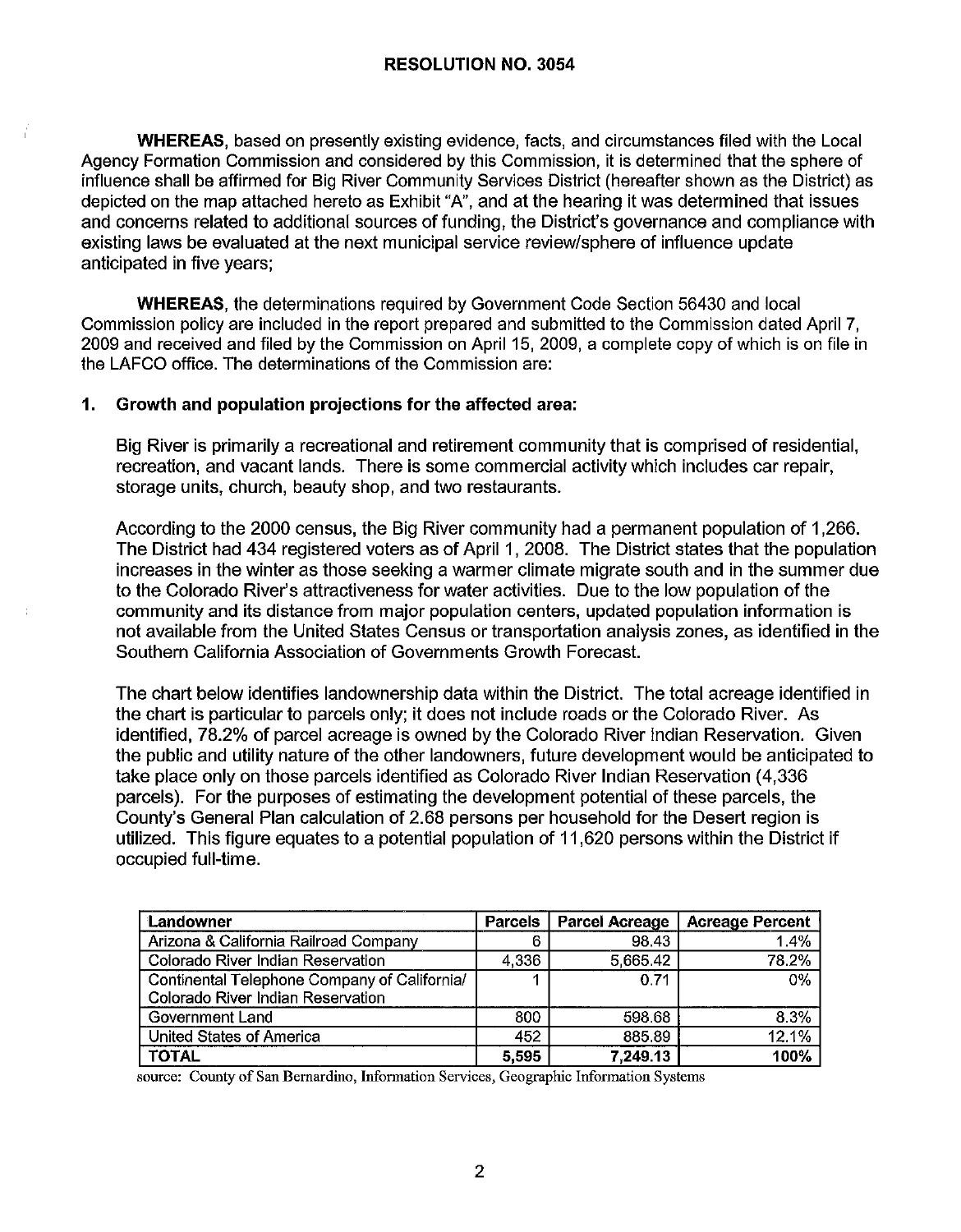#### **RESOLUTION NO. 3054**

#### **2. Present and planned capacity of public facilities and adequacy of public services, including infrastructure needs or deficiencies:**

Currently, the District is authorized by LAFCO to provide water, park and recreation, and police protection (security patrol). Other services provided by regional service providers include: Fire protection is provided by the San Bernardino County Fire Protection District and its South Desert Service Zone. Station 17 located at 150260 Capistrano Trail is within the boundaries of the District. According to County Fire's website, Station 17 houses a single Type I engine company, one Type IV engine, and one water tender. This station serves as the Battalion Headquarters for the River area. Volunteers living or working in the community staff the station. Since the reorganization of County Fire, Station #17 receives revenues generated from within Big River and the South Desert Service Zone of the County Fire Protection District.

#### **Water**

Currently, the District is authorized by LAFCO the function of water with service descriptions of irrigation, sanitation, industrial, fire protection, recreation, and domestic. However, the District does not provide water service. Rather, the community receives water service from the Big River Development Enterprise.

#### Park and Recreation

The District maintains the "Big River Park" which includes a clubhouse, pagoda, open grass areas, picnic facilities, and two boat launch ramps. The clubhouse is for use by those within the community and is the meeting place for Alcoholics Anonymous meetings, the local garden club, wedding receptions, and other group activities. Recreational activities include youth activities during Christmas, Easter, and Halloween.

In 2006, the District received a \$3,500 Community Development Block Grant for a permanently installed barbeque grill and for maintenance and operation of the improvements. Pursuant to the contract to receive the funds, the District is to maintain and operate the improvement for five years from the date of completion of the improvements.

Big River Park is located on the bank of the Colorado River and is comprised of two parcels. The eastern parcel comprises three acres and is an open space area for park and recreation activities. According to the County assessment rolls, this parcel is owned by the Colorado River Indian Reservation with Big River CSD having a leasehold possessory interest. The western parcel comprises approximately 40 acres and contains the clubhouse, pagoda, and boat ramps. According to the County assessment rolls, this parcel is owned by the Colorado River Indian Reservation. Unlike the eastern parcel, the western parcel does not have a leasehold possessory interest in the name of the Big River CSD. The Commission is of the understanding that it was the intent at the time of the District's formation that both of these parcels were to be transferred to the District. The documents to transfer the leaseholds to the District were recorded by the County; however, the County assessment rolls do not reflect the transfer of the western parcel (identified as parcel #1 in the recorded documents) which remains in the name of the Colorado River Indian Reservation. Nonetheless, the District has operated the Big River Park utilizing both parcels since its formation.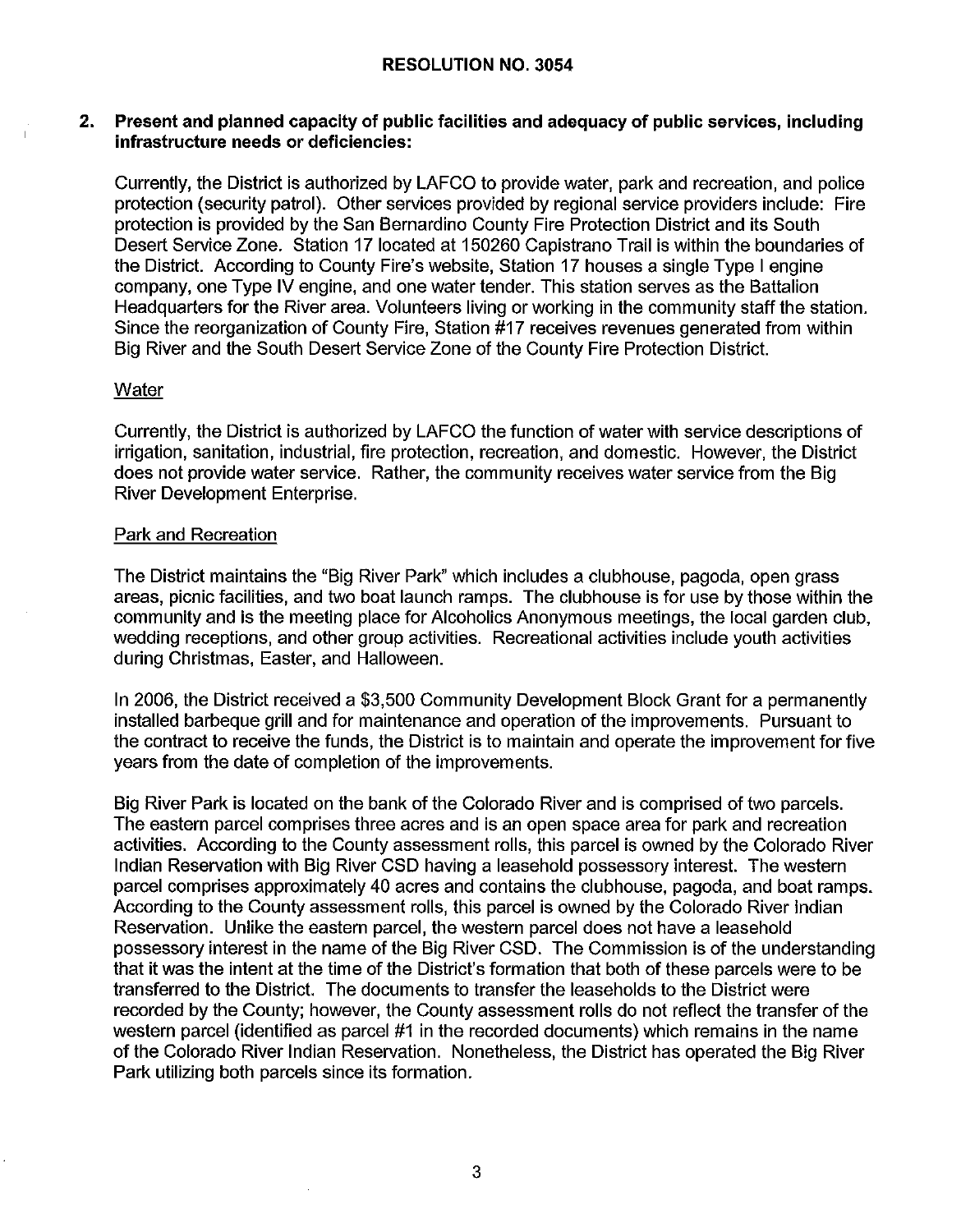The District has no park master plan or strategic plan to reference in order to provide information on park improvements or meeting the needs of the residents. However, as a part of its annual budget process the District discusses future plans and improvements for the park.

#### Police (Security Patrol}

The District organizes a security patrol for the Big River Park and the District office. The program is comprised of volunteers and is called Citizens on Patrol. The District incurs no significant cost to organize this service.

#### **3. Financial ability of agencies to provide services:**

For FY 2007-08, the District received \$140,636 in total revenues. The primary source of revenue is from assessments on the possessory interests within Big River, and the current assessment rate is \$36.30 per parcel. Records from the Property Tax Division of the County Auditor-Controller/Recorder identify that during FY 2007-08 the District received \$103,352 from special assessments (\$84,621 current year and \$18,731 prior year). Other sources of revenue include its share of the one percent ad valorem property tax (\$14,928) and user fees (\$12,261). Another source of income for the District is through the rental/lease of its facility to the Dock Restaurant, which generates roughly \$4,600 a year in revenue for the District. Revenues have been sufficient in recent years to provide services, with the exception of FY 2004-05 when excess expenditures were incurred for improvements. According to the most recent audit submitted by the District, cash and cash equivalents totaled \$82,773 as of June 30, 2008.

The majority of expenses are for employee wages, park maintenance, and utilities. To control costs, the District uses seasonal labor from April to September, its high activity season, to supplement its full-time staff. The District is also reviewing its sprinkler system, lights, and air conditioners to reduce utility costs. Expenditure activity for the District since FY 2004-05 has been relatively similar. For FY 2007-08, total operating expenses total \$172,914. Of this amount, the primary expenses are for salaries and benefits (\$78,871), repairs and maintenance (\$22,642), and utilities (\$19,092).

According to the FY 2007-08 audit, the District has an unusually high accounts receivable amount. As of June 30, 2008, accounts receivable totaled \$308,214. Of this amount \$261,015 has been classified as non-current. The District states that this figure represents the District's special park assessments that have not been collected from 2000-2007. The data was provided to the District through a County of San Bernardino report that ages special assessment receivables (Unpaid Special Assessment Report). Moreover, the audit has determined \$69,918 to be uncollectible, which calculates to total net accounts receivable amount of \$238,296. The Commission's concern regarding the ability to receive assessments owed is expressed in the audit, which states that, "there is a concentration risk due to the amount of the receivable balance which consists entirely of special assessments collected by the County. Consequently, the collectibility of these monies could have a material impact on the revenues and the operations of the District." The Commission has directed staff to continue to seek answers regarding this issue through representatives at the County Assessor and Treasurer-Tax Collector offices.

The District's budget has two sections – one for its park services and one for the Board of Directors. The Park section of the budget contains the receipt of property assessments, park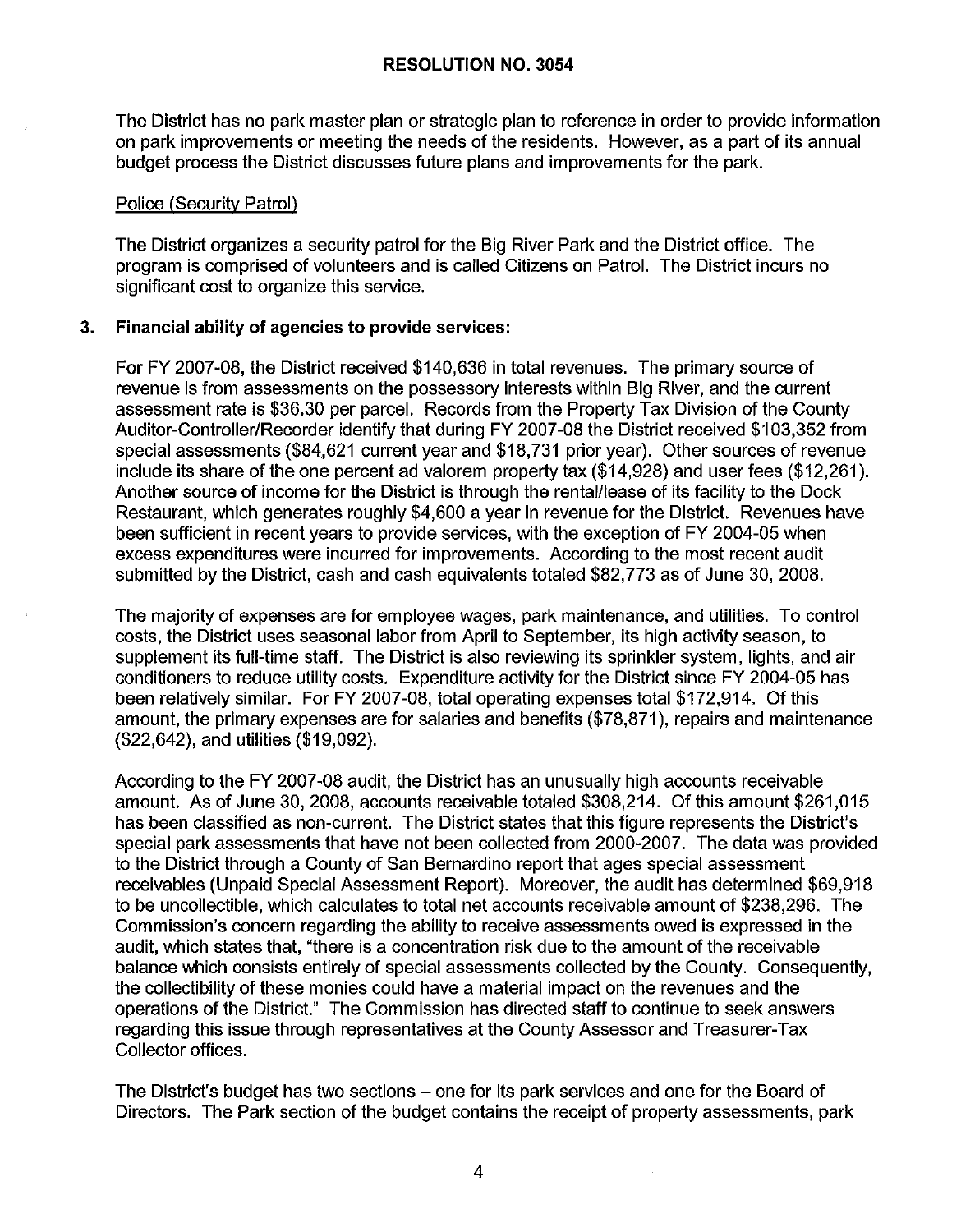use fees, the expenses particular to the park, staff salaries and benefits, and the expenses for the general operation of the District. The Board section of the budget contains the receipts from its share of the one percent general levy and expenses incurred for the activities of its board of directors.

# State Controller Reports

The State Controller reports identify services of Lighting and Lighting Maintenance and Park and Recreation. However, the District is authorized by LAFCO to provide water, police (security services) and park and recreation. The District is not authorized by LAFCO to provide Lighting services and the District has confirmed that it does not provide streetlighting. The only lighting provided is for the park, which are internal lighting for park activities, not streetlights. Moreover, the District has identified that organizing security services does not incur any significant expenses, if any.

The amounts and categories for revenues and expenses from the most recent District budget and the State Controller report were compared, each of which have two sections. The amounts and categories for Park and Recreation from the budget and State Controller report are nearly the same. Further, the amounts and categories for the Board of Directors section of the budget in comparison with the Lighting and Lighting Maintenance section of the State Controller's report are nearly the same. The District has attempted to address its separate budgets within the context of the State Controller reporting requirements. Contact information at the State Controller-Local Government Reporting Section to assist with reporting procedures has been provided to the District, and the Commission recommends that the District adopt reporting procedures consistent with the directives of the State Controller for Financial Transaction Reports.

# Requirements of CSD Law

Community Services District Law (Government Code Section 61000 et seq.) promotes financial accountability by requiring:

- An adopted budget ( $§61110$  et seq.) CSD Law requires the adoption of an annual budget and requires the general manager to forward a copy of the final budget to the county auditor. The District adopts annual budgets according to generally accepted accounting and budgeting procedures for special districts. According to staff at the County Auditor-Controller/Recorder, on April 6, 2009 the budget for FY 2008-09 was received.
- Adoption of annual appropriations limits under the Gann Initiative  $1$  (Article XIIIB of the State Constitution and Government Code 61113) - The District does not have nor has it ever adopted an annual appropriations limit according to the materials provided and confirmation from District staff. Article XIIIB of the State Constitution (Gann Limit) mandates local Government agencies to establish an appropriations limit, which is further acknowledged by Government Code 61113. Without an appropriations limit, agencies are not authorized to expend the proceeds of taxes. Section 9 of this Article provides exemptions to the appropriations limit such as Section 9 (c) exempts the appropriations limit for special

 $<sup>1</sup>$  In 1979 the voters amended the California Constitution by passing Proposition 4 (the Gann Initiative), requiring each local</sup> Government to set an annual appropriations limit (the Gann Limit).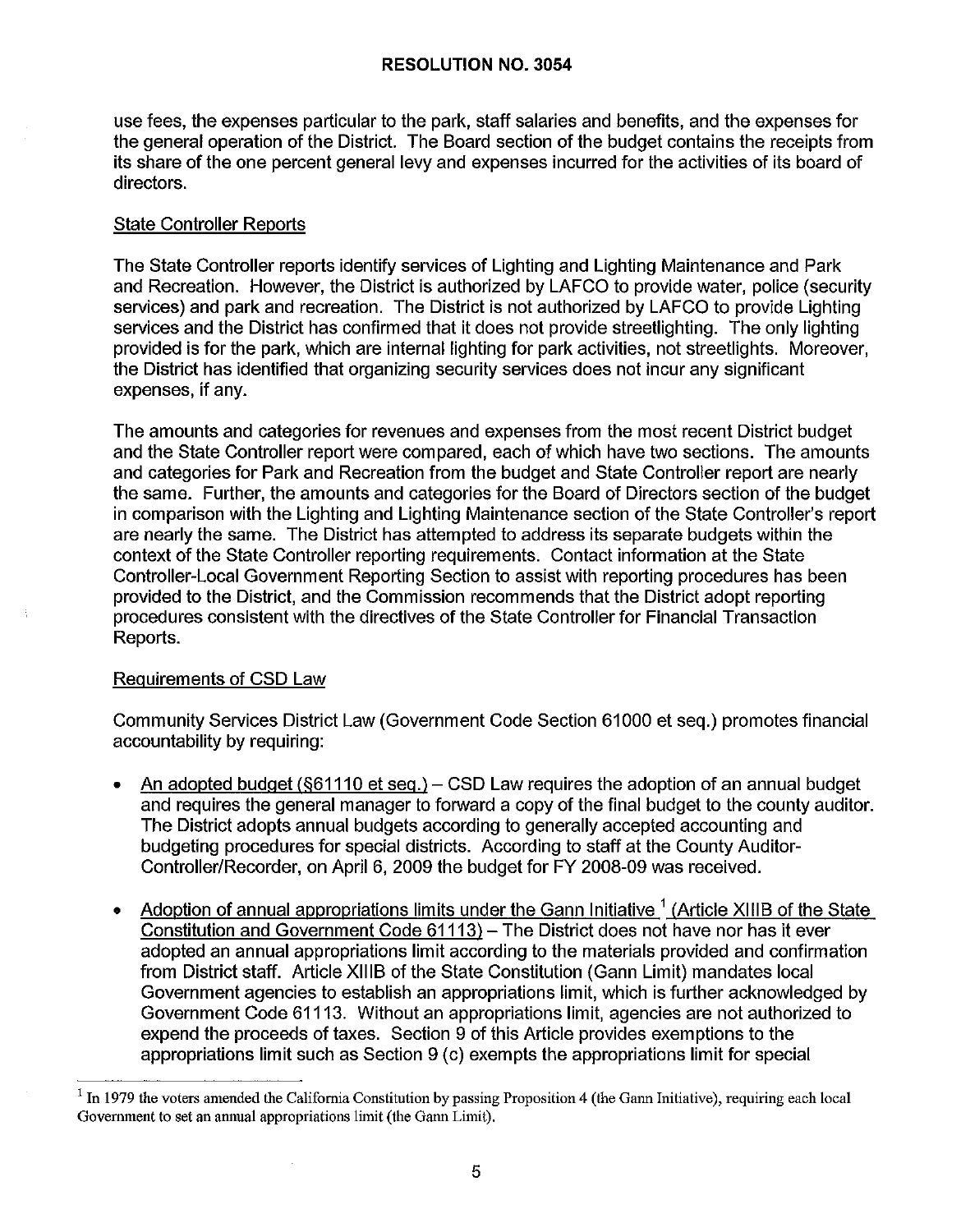districts which existed on January 1, 1978 and which did not levy an ad valorem tax on property in excess of 12 ½ cents per \$100 of assessed value for the 1977-78 fiscal year. Being over the 12 ½-cent tax rate at 45 cents, the District does not qualify for an exemption from the requirement of an appropriations limit. Therefore, the District must have an appropriations limit.

The District is now aware of the requirement for an annual appropriations limit. Information regarding the establishment of an appropriations limit has been provided to the District.

- Regular audits and annual financial reports (Sections 26909 and 61118) Section 26909 of the Government Code requires regular audits of district accounts and records, which is further acknowledged by Government Code Section 61118. Additionally, CSDs are required to forward their audits to the State Controller and county auditor. According to records from the County Auditor and State Controller, the last audit received for Big River CSD was for FY 2007-08.
- Requirement to have a Designated Treasurer who is bonded (Government Code 61050 61052 and 61053) - Current CSD law and its predecessor provisions have required that CSDs have an appointed Treasurer (Finance Officer prior to January 1, 2006) and that the revenues of the CSD be deposited into the County Treasury for payment of charges unless the CSD takes specific action to place them in either a bank or savings and loan. Current provisions require that the appointed Treasurer be bonded. The District has indicated that it originally took action in 1977 to remove itself from the County Treasury. The General Manager position at the District has historically performed the function of the Treasurer, but the District has not formally taken action to include the duties of Treasurer as a part of the General Manger position. The District has indicated that at its April 16, 2009 board hearing it intends to formally take action on this requirement and will contact its insurance provider regarding bonding of the General Manager/Treasurer position.
- The District complies with Government Code Section 61047 and has adopted a resolution and policy stating that board members may receive compensation in an amount not to exceed \$100 for each day of service, not to exceed six days of service per month.

#### Capital Improvements

Big River CSD has no adopted documents identifying any capital improvements. However, it has stated that it intends to add playground equipment and additional picnic tables to the upriver side of the park, which will enable people who do not have boats to have a separate place to hold picnics.

#### Outstanding Debt

The financial documents do not indicate that the District has outstanding debt.

**4. Status of, and opportunities for, shared facilities:** 

The District has indicated that it does not currently share facilities with other public agencies.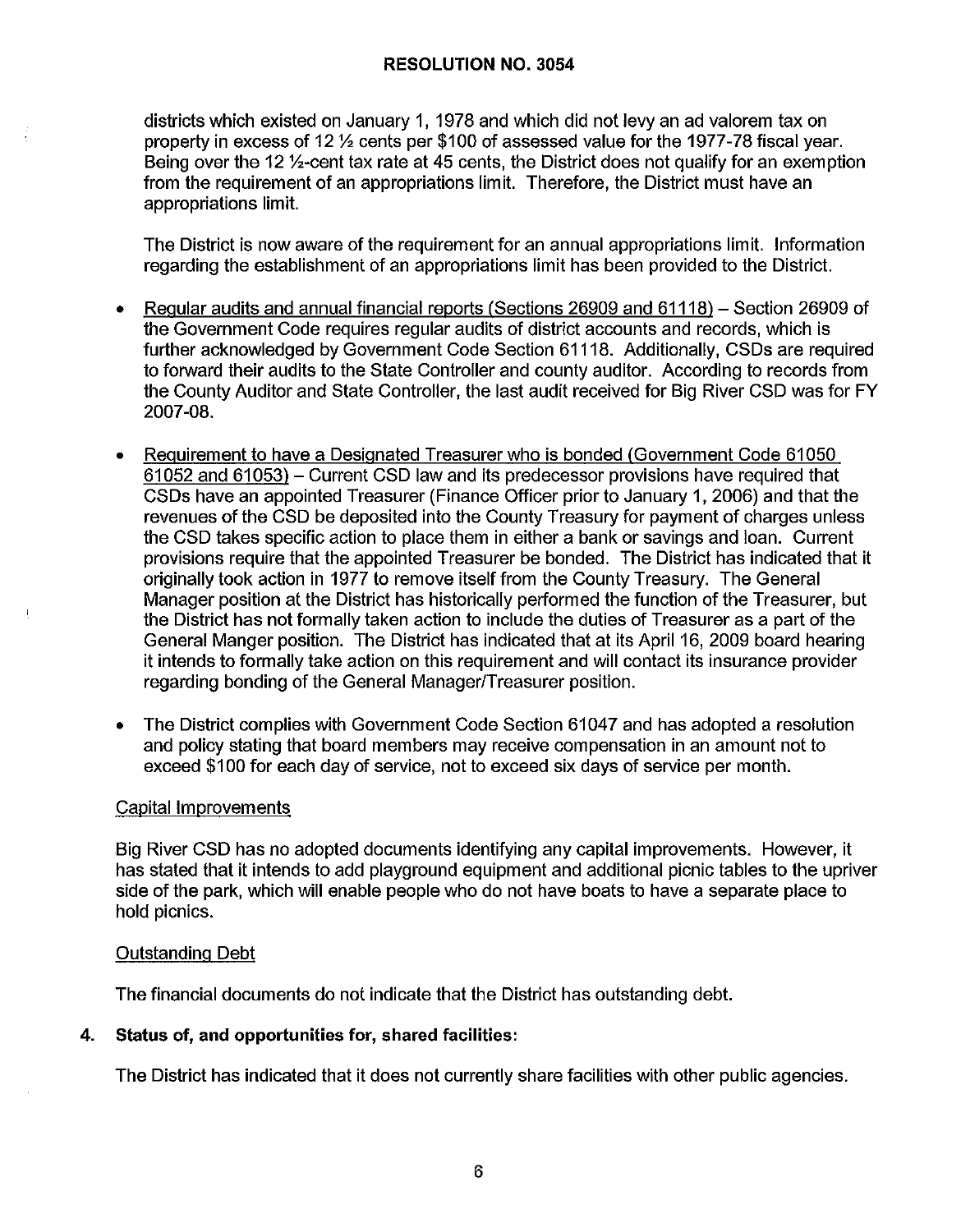#### **5. Accountability for community service needs, including governmental structure and operational efficiencies:**

## Local Government Structure and Community Service Needs

Big River CSD is an independent district governed by a five-member board of directors. Representation on the board of directors is at-large and members are voted by the electorate or are appointed in lieu of election by the County Board of Supervisors. There have been three elections over the past decade. As of April 1, 2008, the District had 434 registered voters. The Commission has determined that there appears to be the ability of registered voters who do not pay the assessment for the CSD to vote on its governance or serve on its board. Below is the current composition of the board, their positions, and terms of office:

| <b>Board Member</b>  | Title                 | <b>Term</b> |
|----------------------|-----------------------|-------------|
| Judy McMenamon-Sands | President             | 2010        |
| <b>Terry Conaway</b> | <b>Director</b>       | 2010        |
| Robyn Gaffney        | <b>Vice President</b> | 2012        |
| Joan Hall            | <b>Director</b>       | 2012        |
| <b>Nelson Harvey</b> | Director              | 2012        |

The District employs one general manager who also performs the functions of the secretary and clerk. There are also three full-time positions during the year {which are the General Manager and two maintenance staff), and two seasonal positions for summer activities at the Big River Park.

Office hours for the District are 9:00 a.m. to 1 :00 p.m., Monday through Friday. Board hearings are held on the third Thursday of the month at 7:00 p.m. at the Big River Park Clubhouse. The District does not have a website for the public to seek information or voice concerns, but it does have an adopted policy through which complaints or issues can be addressed by the public (a copy of the policy is on-file at the LAFCO staff office). However, the District has indicated that it plans to utilize the California Special Districts Association's (CSDA) website program where CSDA remotely operates websites for special districts. The District operates with an annual balanced budget. A budget workshop is conducted in May and the public is invited to attend the budget workshops. The budget is adopted at a public hearing, and the board is provided with a monthly finance report.

#### Operational Efficiency

No joint-agency practices have been identified by the District. However, the elections for District representation have been consolidated with the statewide general elections in November of each even-numbered year. This change was approved by the District on November 16, 2006 and approved by the County Board of Supervisors on January 23, 2007.

Risk management and workers' compensation insurance is provided by the Special Districts Risk Management Authority (SDRMA) of the California Special Districts Association.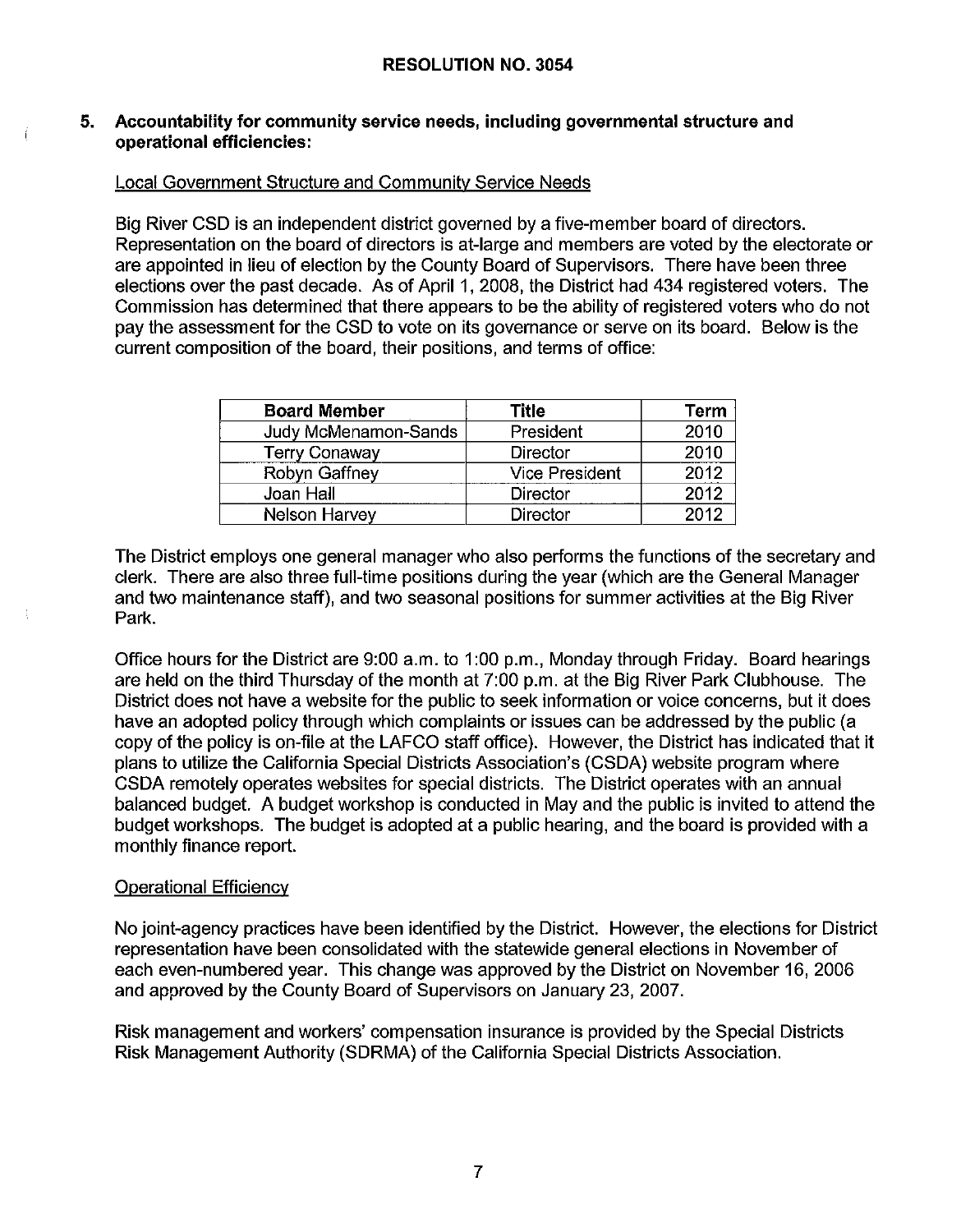## Government Structure Options

There are two types of government structure options:

- 1. Areas served by the agency outside its boundaries through "out-of-agency" service contracts;
- 2. Other potential government structure changes such as consolidations, reorganizations, dissolutions, etc.

Out-of-Agency Service Agreements:

There are no out-of-agency service contracts on file with LAFCO, and the District has indicated in the materials submitted for this review that it provides no services outside of its boundaries.

Government Structure Options:

While the discussion of some government structure options may be theoretical, a service review should address possible options.

- Expansion of the District. Expansion of the District in either of the directions outlined below is not likely given the surrounding geographical barriers and the CRIT's intent not to additional allow for leasehold interests which support the Big River CSD. Therefore, the current boundary can be viewed as the District's maximum possible service area.
	- o Expansion to the east into the State of Arizona cannot occur pursuant to Community Services District Law as adopted by the State of California.
	- o It is unlikely that the District would expand southerly into the County of Riverside on the basis that the GRIT would not consent to the expansion of the District's boundaries or sphere of influence into additional GRIT territory.
	- o Lands to the west are of elevated terrain, are managed by the Bureau of Land Management, and would not benefit from the services provided by the District
	- Based upon written documentation, it is unlikely that the CRIT would consent to the northerly expansion of the District's boundaries or sphere of influence into additional GRIT territory.
- Dissolution of the District. While the physical existence of the District and its funding source past the expiration of the master lease in 2029 is questionable, the District currently provides services to those within its boundaries. Without a clear successor to this service provision, this option is unlikely at this time.
- Maintenance of the status quo. There would be no change to the District's boundaries or range of authorized services under this option.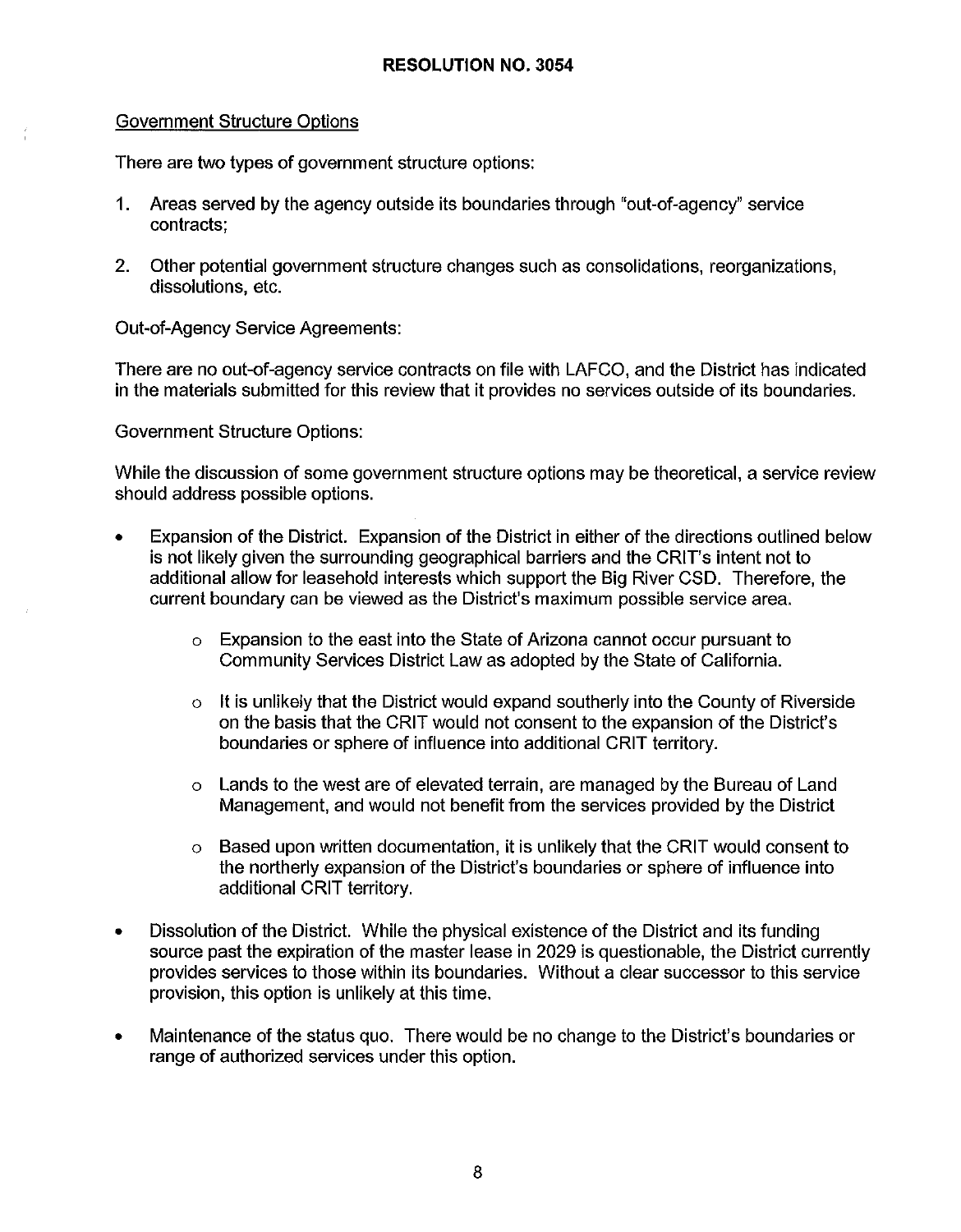#### **RESOLUTION NO. 3054**

Based upon its evaluation, the Commission's position is to affirm the sphere of influence assigned to Big River Community Services District and at the hearing it was determined that issues and concerns related to additional sources of funding, the District's governance and compliance with existing laws be evaluated at the next municipal service review/sphere of influence update anticipated in five years;

**WHEREAS,** the following determinations are made in conformance with Government Code Section 56425 and local Commission policy:

### **1. Present and Planned Uses:**

The District's boundary and sphere are coterminous and comprise approximately 14 square miles. Big River is a rural community that is primarily comprised of residential, recreation, and vacant lands. There is some commercial activity which includes car repair, storage units, church, beauty shop, and two restaurants.

As identified in the County of San Bernardino 2007 General Plan maps, the District is within Indian lands. The County Land Use Services Department reports that Indian lands are considered federally owned and the General Plan land use designations do not apply. As staled in the County General Plan on pages 1-12 and 1-13, these lands are outside the governing control of the County Board of Supervisors and are referenced as "non-jurisdiction" land or "nonjurisdiction" territory. Therefore, as identified on the County General land maps, "County designated Land Use Zoning Districts do not apply to Federal or State owned property."

## **2. Present and Probable Need for Public Facilities and Services:**

There is a need for those who live in the community to receive municipal services. The District provides park and recreation and security patrol services within its boundaries.

Water and electricity is provided either by the CRIT or the Department of the Interior. Fire protection is provided by the San Bernardino County Fire Protection District and its South Desert Service Zone. Station 17 located at 150260 Capistrano Trail is within the boundaries of the District. Station 17 houses a single Type I engine company, one Type IV engine, and one water tender. This station serves as the Battalion Headquarters for the River area. Volunteers living or working in the community staff the station.

It is not likely that the Colorado River Indian Tribes would lease additional lands in the area and impose the assessments for service by the Big River CSD in the area. Therefore, the current boundary can be viewed as the District's maximum possible service area. Even though the District can plan for additional service capacity or additional services through the expiration of the lease within its boundaries, given the uncertainty of its physical presence and primary funding source past the expiration of the master lease, significant planning is not anticipated.

# **3. Present Capacity of Public Facilities and Adequacy of Public Services**

Currently, the District actively provides park and recreation and security patrol services to the Big River Park. These services generally meet the service needs of those within its boundaries of the District.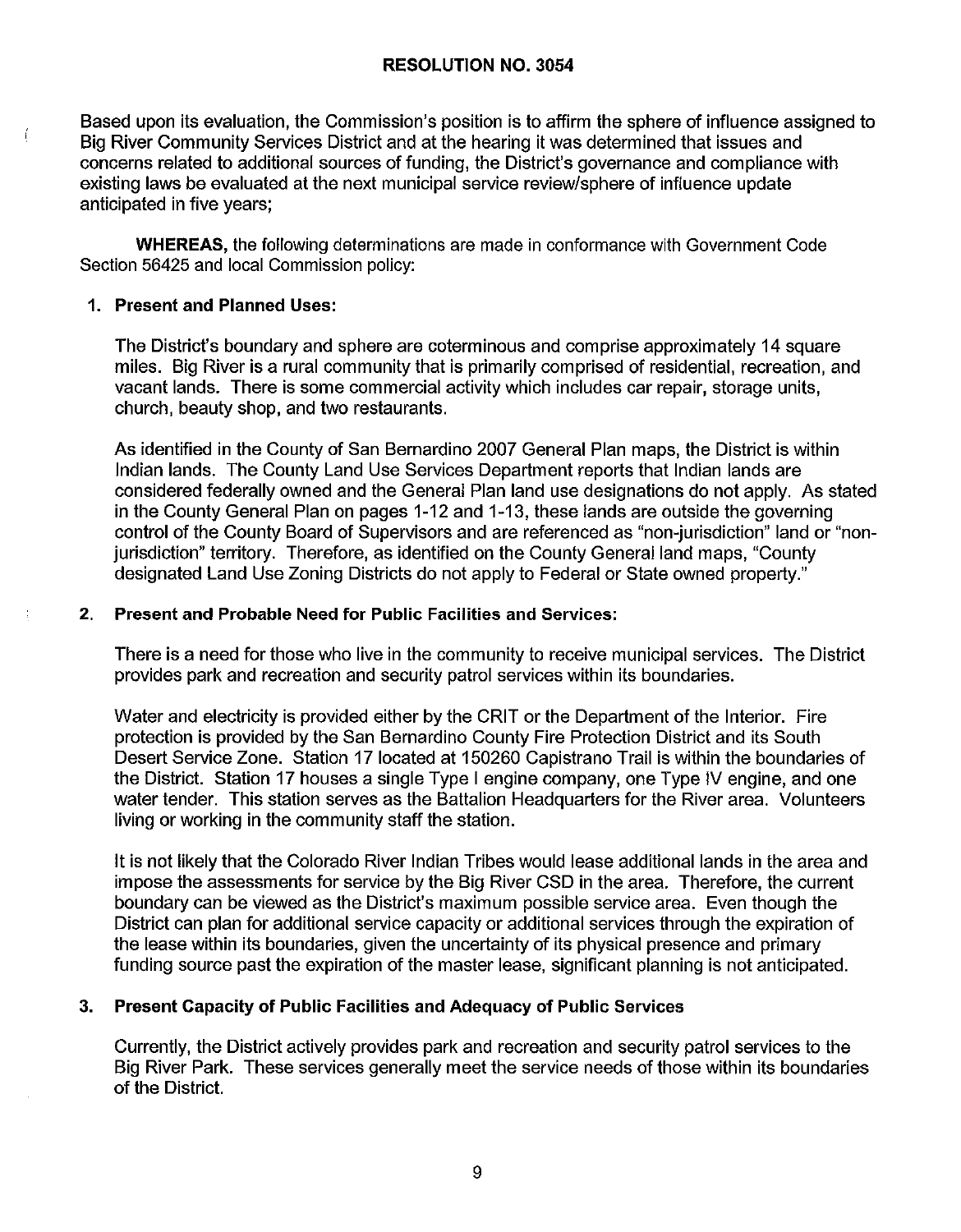The District maintains the Big River Park which includes a clubhouse, pagoda, open grass areas, picnic facilities, and two boat launch ramps. The clubhouse is for use by those within the community and is the meeting place for Alcoholics Anonymous meetings, the local garden club, wedding receptions, and other group activities. The Big River Park is located on the bank of the Colorado River and is comprised of two parcels. The eastern parcel comprises three acres and is an open space area for park and recreation. According to County land use records, this parcel is owned by the Colorado River Indian Reservation with Big River CSD having a possessory interest. The western parcel comprises approximately 40 acres and contains the clubhouse, pagoda, and boat ramps and according to County land use records, this parcel is owned by the Colorado River Indian Reservation and the Big River CSD does not have a possessory interest. The District has no park master plan or strategic plan to reference in order to provide information on park improvements or meeting the needs of the residents.

The District organizes security patrol for the Big River Park and the District office. The program is comprised of volunteers and is called Citizens on Patrol. The District incurs no significant cost to organize this service.

#### **4. Social and Economic Communities of Interest:**

Social communities of interest include the Big River Community Services District and its residents, which includes a high senior population, and the transient recreational interests. Economic communities of interest are limited in the area due to its service nature.

#### **5. Additional Determinations**

- As required by State Law notice of the hearing was provided through publication in a newspaper of general circulation, The Sun. Individual notice was not provided as allowed under Government Code Section 56157 as such mailing would include more than 1,000 individual notices. As outlined in Commission Policy #27, in-lieu of individual notice the publication was provided through an eighth-page legal ad, the Parker Pioneer.
- As required by State Law, individual notification was provided to affected and interested agencies, County departments, and those agencies and individuals requesting mailed notice.
- Comments from landowners/registered voters and any affected agency will need to be reviewed and considered by the Commission in making its determinations.

**WHEREAS,** pursuant to the provisions of Government Code Section 56425(i) the range of services provided by the Big River Community Services District shall be limited to the following:

| Big River Community | <b>FUNCTIONS</b>    | <b>SERVICES</b>          |  |
|---------------------|---------------------|--------------------------|--|
| Services District   | Park and Recreation | Acquisition, maintenance |  |
|                     | Police              | Security Patrol          |  |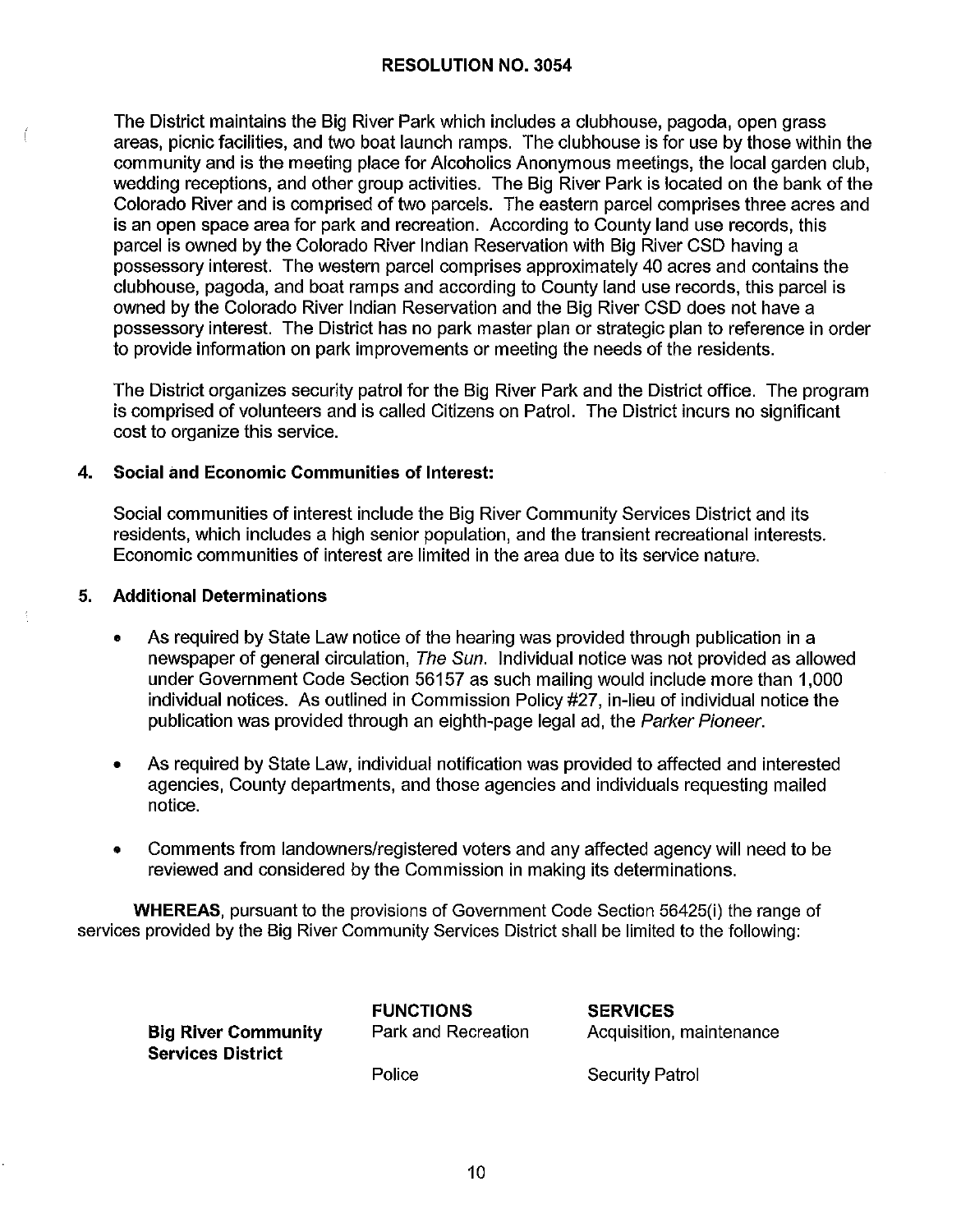**WHEREAS**, having reviewed and considered the findings as outlined above, the Commission determines to affirm the existing sphere of influence for Big River Community Services District, and at the hearing it was determined that issues and concerns related to additional sources of funding, the District's governance and compliance with existing laws be evaluated at the next municipal service review/sphere of influence update anticipated in five years;

**NOW, THEREFORE, BE IT RESOLVED** by the Local Agency Formation Commission of the County of San Bernardino, State of California, that this Commission shall consider this to be the sphere of influence for the Big River Community Services District: it being fully understood that establishment of such a sphere of influence is a policy declaration of this Commission based on existing facts and circumstances which, although not readily changed, may be subject to review and change in the event a future significant change of circumstances so warrants:

**BE IT FURTHER RESOLVED** that the Local Agency Formation Commission of the County of San Bernardino, State of California, does hereby determine that Big River Community Services District shall indemnify, defend, and hold harmless the Local Agency Formation Commission of the County of San Bernardino from any legal expense, legal action, or judgment arising out of the Commission's affirmation of the sphere of influence, including any reimbursement of legal fees and costs incurred by the Commission.

THIS ACTION APPROVED AND ADOPTED by the Local Agency Formation Commission of the County of San Bernardino by the following vote:

| AYES:                           |                            | COMMISSIONERS: Curatalo, Derry, McCallon, Mitzelfelt, Nuaimi,<br>Pearson     |
|---------------------------------|----------------------------|------------------------------------------------------------------------------|
| <b>NOES:</b>                    | <b>COMMISSIONERS: None</b> |                                                                              |
| <b>ABSENT:</b>                  |                            | <b>COMMISSIONERS:</b> Biane (Commissioner Derry voting in his stead),<br>Cox |
|                                 |                            |                                                                              |
| <b>STATE OF CALIFORNIA</b>      |                            |                                                                              |
|                                 | SS.                        |                                                                              |
| <b>COUNTY OF SAN BERNARDINO</b> |                            |                                                                              |

I, KATHLEEN ROLLINGS-McDONALD, Executive Officer of the Local Agency Formation Commission of the County of San Bernardino, California, do hereby certify this record to be a full, true, and correct copy of the action taken by said Commission, by vote of the members present, as the same appears in the Official Minutes of said Commission at its meeting of April 15, 2009.

DATED: April 16, 2009

 $\frac{1}{4}$ 

Delhio-Muti

KÁTHLEEN ROLLINGS-McDONALD **Executive Officer**